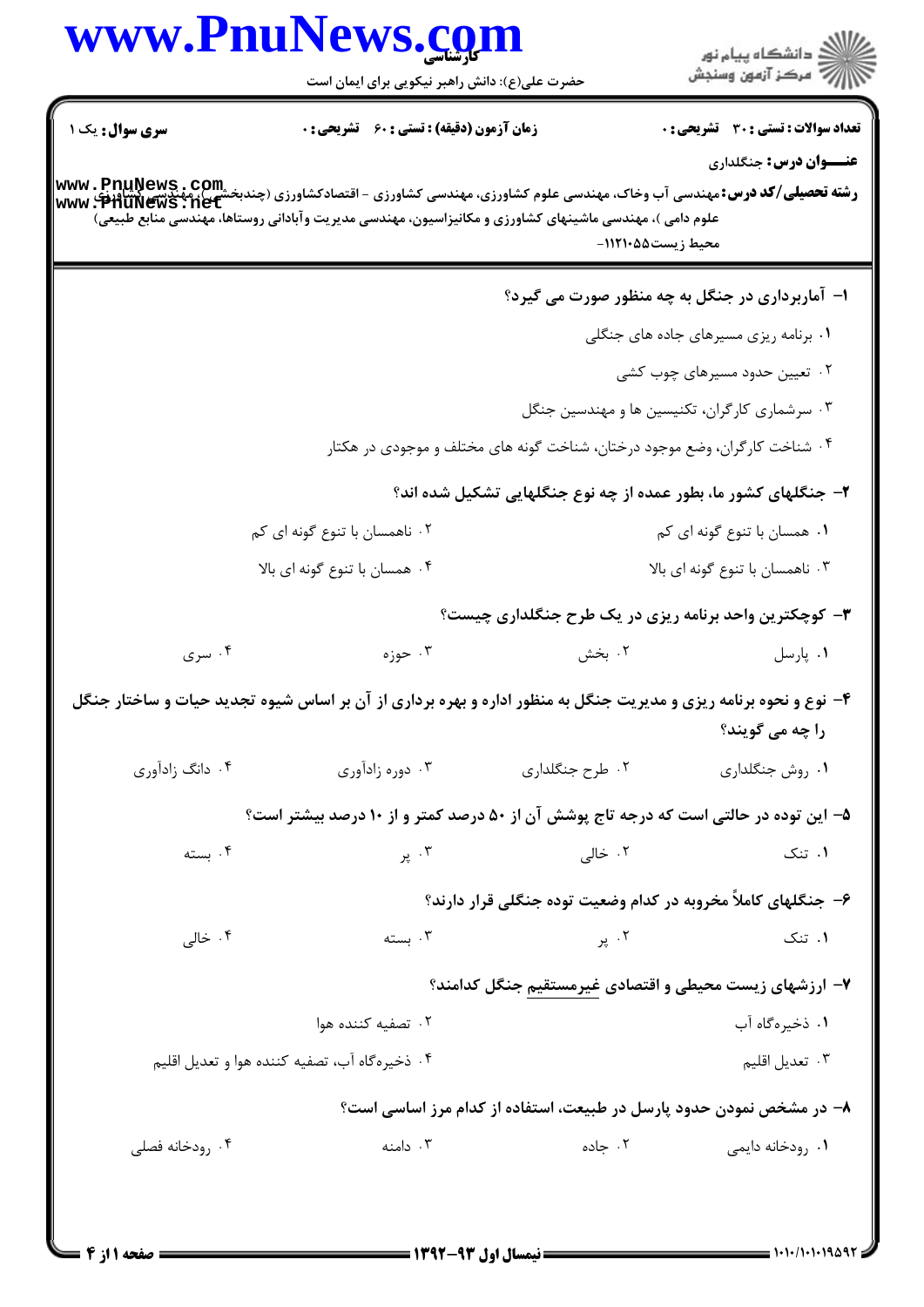|                        | حضرت علی(ع): دانش راهبر نیکویی برای ایمان است                                                                                                                                                                                                             |                                                                                  | ر<br>دانشڪاه پيام نور)<br>ا∛ مرڪز آزمون وسنڊش |
|------------------------|-----------------------------------------------------------------------------------------------------------------------------------------------------------------------------------------------------------------------------------------------------------|----------------------------------------------------------------------------------|-----------------------------------------------|
| <b>سری سوال : ۱ یک</b> | <b>زمان آزمون (دقیقه) : تستی : 60 ٪ تشریحی : 0</b>                                                                                                                                                                                                        |                                                                                  | <b>تعداد سوالات : تستی : 30 ٪ تشریحی : 0</b>  |
|                        | <b>رشته تحصیلی/کد درس:</b> مهندسی آب وخاک، مهندسی علوم کشاورزی، مهندسی کشاورزی - اقتصادکشاورزی (چندبخشی)، مهندسی تشاورز<br>www • PhuNews • net<br>(علوم دامی )، مهندسی ماشینهای کشاورزی و مکانیزاسیون، مهندسی مدیریت وآبادانی روستاها، مهندسی منابع طبیعی | -محيط زيست451111                                                                 | <b>عنـــوان درس:</b> جنگلداری                 |
|                        |                                                                                                                                                                                                                                                           | ۹-  اساس بهره برداری جنگل را تشکیل می دهد؟                                       |                                               |
| ۰۴ اصل هزينه           | ۰۳ قطعه                                                                                                                                                                                                                                                   | ۰۲ بخش                                                                           | ۰۱ سوپارسل                                    |
|                        |                                                                                                                                                                                                                                                           | ۱۰– میزان برداشت در جنگل باید به چه تناسبی باشد؟                                 |                                               |
|                        | ۰۲ متناسب با میزان تقاضا باشد.                                                                                                                                                                                                                            |                                                                                  | ۰۱ کمتر از میزان نیاز باشد.                   |
|                        | ۰۴ کمتر از میزان رویش باشد.                                                                                                                                                                                                                               |                                                                                  | ۰۳ متناسب با توان مدیریت باشد.                |
|                        | توده جنگلی در گذشته و حال.                                                                                                                                                                                                                                | ١١- منظور از تشريح توده جنگلي يعني تشريح وضعيت                                   |                                               |
|                        | ۰۲ ترکیب                                                                                                                                                                                                                                                  |                                                                                  | ۰۱ سن                                         |
|                        | ۰۴ ساختمان                                                                                                                                                                                                                                                |                                                                                  | ۰۳ ساختمان، ترکیب و سن                        |
|                        |                                                                                                                                                                                                                                                           | <b>۱۲</b> - فاصله زمانی بین برشهای زادآوری را چه می نامند؟                       |                                               |
| ۰۴ دوره                | ۰۳ دوره بهره برداری                                                                                                                                                                                                                                       | ۰۲ گردش زادآوری                                                                  | ۰۱ گردش پرورشی                                |
|                        | ۱۳- بهره برداری از چوب درختان جنگلی، زنبورداری و آموزش و تحقیقات جزء کدام نوع استفاده از جنگل محسوب می گردد؟                                                                                                                                              |                                                                                  |                                               |
|                        | ۲. اهداف عمومی و مخرب                                                                                                                                                                                                                                     |                                                                                  | ١. اهداف عمومي                                |
|                        | ۰۴ اهداف خصوصی                                                                                                                                                                                                                                            |                                                                                  | ۰۳ اهداف مخرب                                 |
|                        |                                                                                                                                                                                                                                                           | ۱۴- برای دستیابی به اهداف جنگلداری، توده جنگلی باید دارای چه شرایطی باشد؟        |                                               |
|                        |                                                                                                                                                                                                                                                           |                                                                                  | ٠١. ثبات سطح ايستايي آبهاي زير زميني توده ها  |
|                        |                                                                                                                                                                                                                                                           | ۰۲ اختلاف مناسب گونه ها و تطبیق توده جنگلی با ساختار ناهمگن                      |                                               |
|                        |                                                                                                                                                                                                                                                           | ۰۳ اختلاط مناسب گونه ها، تطبیق توده جنگلی با رویشگاه و انبوهی سطح                |                                               |
|                        |                                                                                                                                                                                                                                                           | ۰۴ الا بودن سطح ایستایی آبهای زیر زمینی توده ها                                  |                                               |
|                        |                                                                                                                                                                                                                                                           | ۱۵− بیشترین مساحت جنگلهای ایران مربوط به کدام جنگلهاست؟                          |                                               |
| ۰۴ جنگلهای جنوب        | ۰۳ جنگلهای شمال                                                                                                                                                                                                                                           | ۰۲ هیرکانی                                                                       | ۰۱ جنگلهای ارسباران                           |
|                        |                                                                                                                                                                                                                                                           | ۱۶- پایه هایی که در دوره های ۳ الی ۴ سال نگهداری شده اند تا به افق بالاتر برسند؟ |                                               |
| ۰۴ هموارخول            | ۰۳ برکه                                                                                                                                                                                                                                                   | ۰۲ خلف                                                                           | ۰۱ شیخلف                                      |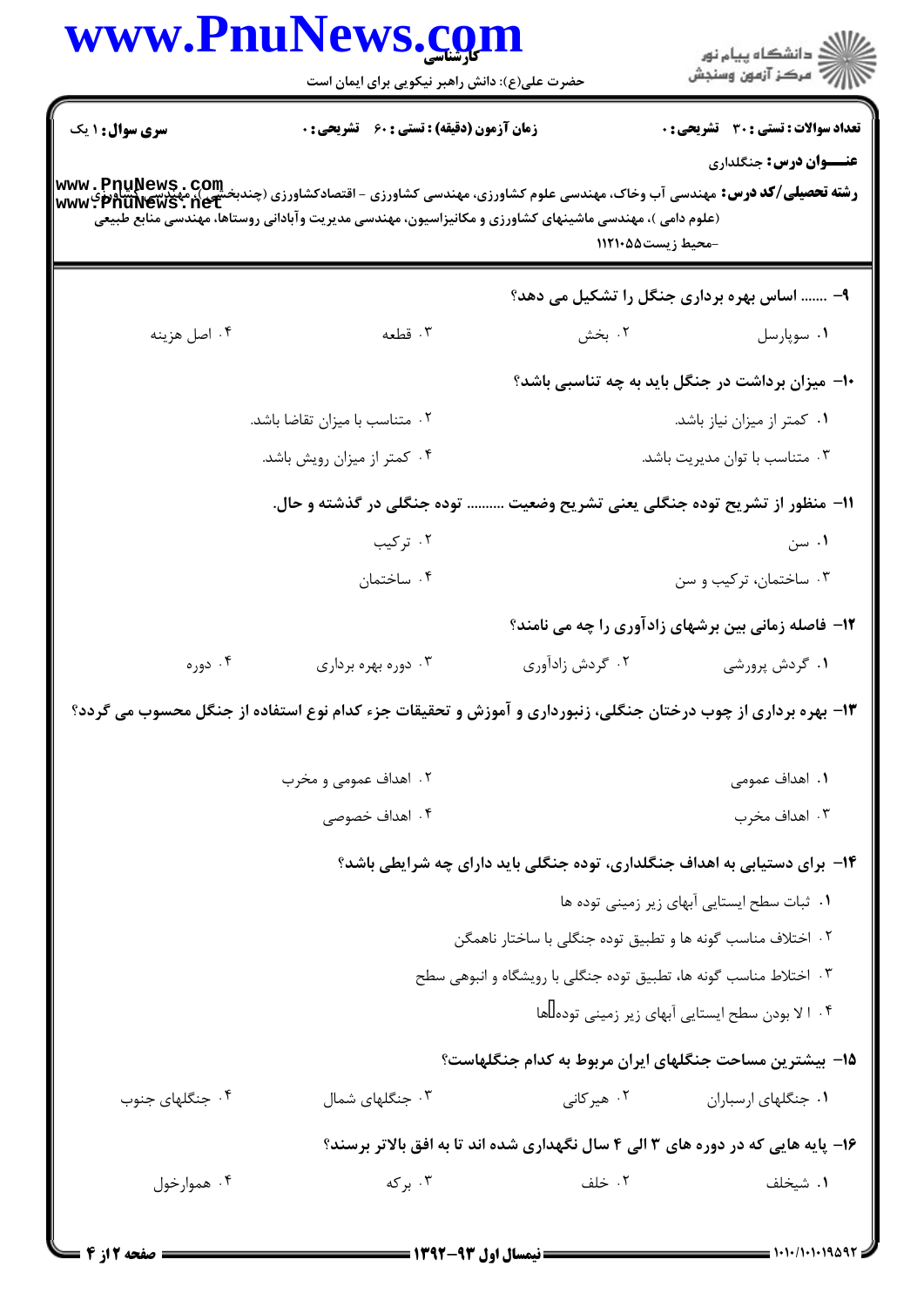|                        | www.PnuNews.com                                                                                                                                                                                                                                             |                                                                                   | الاد دانشگاه پيام نور<br>   > مرکز آزمون وسنجش |  |  |  |
|------------------------|-------------------------------------------------------------------------------------------------------------------------------------------------------------------------------------------------------------------------------------------------------------|-----------------------------------------------------------------------------------|------------------------------------------------|--|--|--|
|                        | حضرت علی(ع): دانش راهبر نیکویی برای ایمان است                                                                                                                                                                                                               |                                                                                   |                                                |  |  |  |
| <b>سری سوال : ۱ یک</b> | <b>زمان آزمون (دقیقه) : تستی : 60 ٪ تشریحی : 0</b>                                                                                                                                                                                                          |                                                                                   | <b>تعداد سوالات : تستی : 30 ٪ تشریحی : 0</b>   |  |  |  |
|                        |                                                                                                                                                                                                                                                             |                                                                                   | <b>عنـــوان درس:</b> جنگلداری                  |  |  |  |
|                        | <b>رشته تحصیلی/کد درس:</b> مهندسی آب وخاک، مهندسی علوم کشاورزی، مهندسی کشاورزی - اقتصادکشاورزی (چندبخشی )، مهندسی کشاورز<br> www • PhuNews • net<br>(علوم دامی )، مهندسی ماشینهای کشاورزی و مکانیزاسیون، مهندسی مدیریت وآبادانی روستاها، مهندسی منابع طبیعی |                                                                                   |                                                |  |  |  |
|                        |                                                                                                                                                                                                                                                             | -محيط زيست40111                                                                   |                                                |  |  |  |
|                        |                                                                                                                                                                                                                                                             | ۱۷- از پلانی متر برای اندازه گیری چه چیزی استفاده می شود؟                         |                                                |  |  |  |
| ۴. مساحت جنگل          | ۰۳ ارتفاع درختان                                                                                                                                                                                                                                            | ۰۲ قطر درختان                                                                     | ٠١ ارتفاع جنگل                                 |  |  |  |
|                        |                                                                                                                                                                                                                                                             | ۱۸– ساده ترین شیوه توجیه نقشه در جنگلداری استفاده از چیست؟                        |                                                |  |  |  |
|                        | ٢. قطب نما و عقربه مغناطيسي                                                                                                                                                                                                                                 |                                                                                   | ٠١ دستگاه بلوم لايس                            |  |  |  |
|                        | ۰۴ دستگاه هاگا                                                                                                                                                                                                                                              |                                                                                   | ۰۳ زاويه تابش                                  |  |  |  |
|                        |                                                                                                                                                                                                                                                             | ۱۹- به نقشه هایی که در آن پراکندگی خشکی ها و دریاها نشان داده می شود چه می گویند؟ |                                                |  |  |  |
| ۰۴ نقشه ثبتی           | ۰۳ نقشه جهانی                                                                                                                                                                                                                                               | ۰۲ نقشه پوشش گیاهی                                                                | ٠١ نقشه سفيد                                   |  |  |  |
|                        | ۲۰- نقشه هایی که در آن ها کلیه اطلاعاتی که برای نقشه یک طرح جنگلداری لازم است گنجانده شده است را چه می گویند؟                                                                                                                                               |                                                                                   |                                                |  |  |  |
| ۰۴ نقشه تجديدحيات      | ۰۳ نقشه ثبتی                                                                                                                                                                                                                                                | ۰۲ نقشه پوشش گیاهی                                                                | ٠١ نقشه سفيد                                   |  |  |  |
|                        | <b>۲۱</b> - به نقشه هایی که وضعیت زادآوری یک منطقه جنگلی را بر حسب گونه و شدت زادآوری نشان می دهد چه می گویند؟                                                                                                                                              |                                                                                   |                                                |  |  |  |
|                        | ۰۱ نقشه سفید میست است. تقشه پوشش گیاهی سیست است که تا است که نقشه تجدید حیات ۴۰ نقشه تجدید حیات ۲۰ نقشه ت                                                                                                                                                   |                                                                                   |                                                |  |  |  |
|                        | ۲۲- نقشه هایی که رستنی های مختلف و اطلاعات مربوط به آن را نمایش می دهند را چه می نامند؟                                                                                                                                                                     |                                                                                   |                                                |  |  |  |
| ۰۴ نقشه تجدید حیات     | ۰۳ نقشه پوشش گیاهی                                                                                                                                                                                                                                          | ۰۲ نقشه ثبت <i>ی</i>                                                              | ۰۱ نقشه سفید                                   |  |  |  |
|                        | ۲۳– مهمترین موضوع در طرح شیب بندی جاده در یک منطقه جنگلی جهت انتخاب شبکه ایده آل چیست؟                                                                                                                                                                      |                                                                                   |                                                |  |  |  |
|                        | ۰۲ ارزیابی نتایج اقتصادی                                                                                                                                                                                                                                    |                                                                                   | ٠١ طراحى شبكه جاده اى                          |  |  |  |
|                        | ۰۴ ارزیابی نتایج اقتصادی و طراحی شبکه جاده ای                                                                                                                                                                                                               |                                                                                   | ۰۳ رعایت حد مجاز شیب جاده                      |  |  |  |
|                        | ۲۴- به شیوه ای می گویند که فقط به قسمتی از جنگل که در آن عمل تجدید حیات جنگل در طول مدت صورت می گیرد توجه                                                                                                                                                   |                                                                                   | می شود؟                                        |  |  |  |
| ۰۴ طرح زادأوري         | ۰۳ دوره                                                                                                                                                                                                                                                     | ۰۲ دانگ واحد                                                                      | ۰۱ دانگ زادآوري                                |  |  |  |
|                        | ۲۵– از پوست درخت  برای دندان درد و از پوست درخت  برای درمان مالاریا استفاده می شود.                                                                                                                                                                         |                                                                                   |                                                |  |  |  |
|                        |                                                                                                                                                                                                                                                             |                                                                                   |                                                |  |  |  |